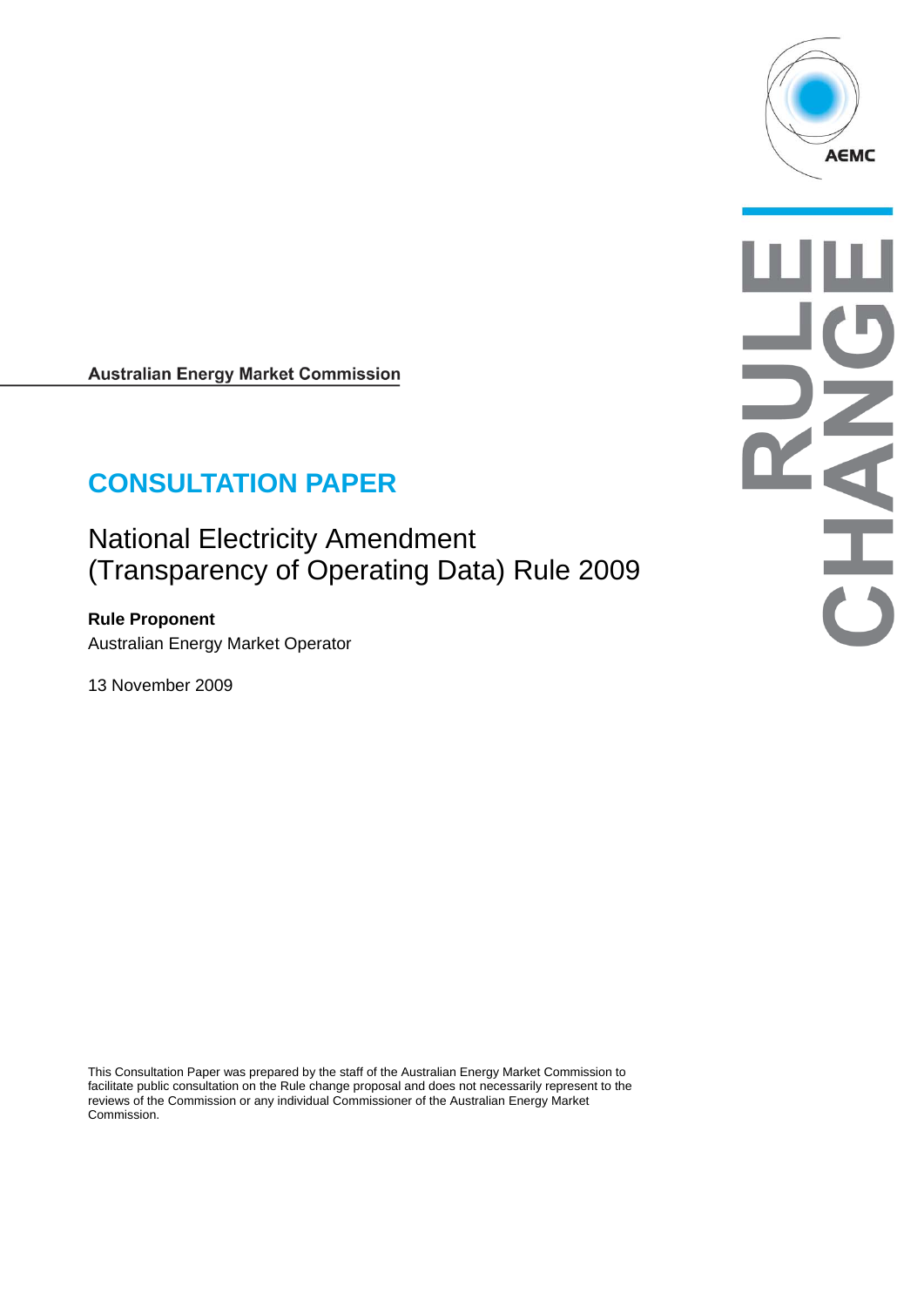#### **Inquiries**

The Australian Energy Market Commission PO Box A2449 Sydney South NSW 1235

**E:** aemc@aemc.gov.au **T:** (02) 8296 7800

**F:** (02) 8296 7899

### **Citation**

AEMC 2009, *Transparency of Operating Data*, 13 November 2009, Sydney

#### **About the AEMC**

The Council of Australian Governments, through its Ministerial Council on Energy, established the Australian Energy Market Commission (AEMC) in July 2005 to be the Rule maker for national energy markets. The AEMC is currently responsible for Rules and policy advice covering the National Electricity Market and, from 1 July 2008, concerning access to natural gas pipeline services and elements of broader natural gas markets. It is a statutory authority. The AEMC's key responsibilities are to consider Rule change proposals, conduct energy market reviews and provide policy advice to the Ministerial Council as requested, or on AEMC initiative.

This work is copyright. The Copyright Act 1968 permits fair dealing for study, research, news reporting, criticism and review. Selected passages, tables or diagrams may be reproduced for such purposes provided acknowledgement of the source is included.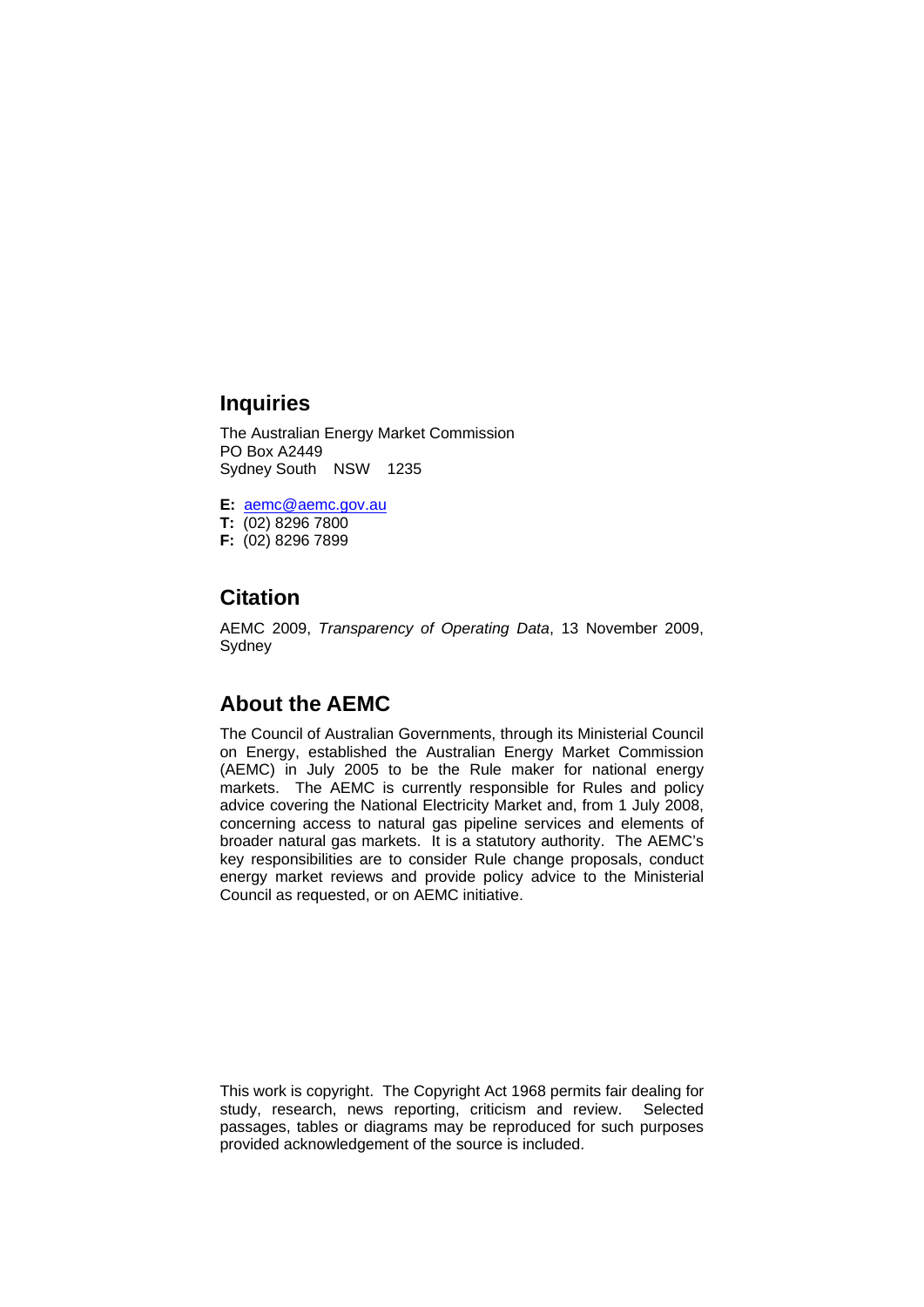## **Contents**

| 2.1              |                                                                    |                                                         |
|------------------|--------------------------------------------------------------------|---------------------------------------------------------|
| $2.2^{\circ}$    |                                                                    |                                                         |
|                  |                                                                    |                                                         |
| 3.1              |                                                                    |                                                         |
| 3.2              |                                                                    |                                                         |
| 3.3 <sub>2</sub> | Amending the Timetable, and transitional provision of the proposed |                                                         |
| <b>Rules</b>     |                                                                    |                                                         |
| 3.4              |                                                                    |                                                         |
| 3.5              |                                                                    |                                                         |
|                  |                                                                    |                                                         |
|                  |                                                                    |                                                         |
|                  |                                                                    |                                                         |
| 6.1              |                                                                    |                                                         |
| 6.2              |                                                                    |                                                         |
|                  |                                                                    | AEMO's requirement to publish spot market information 2 |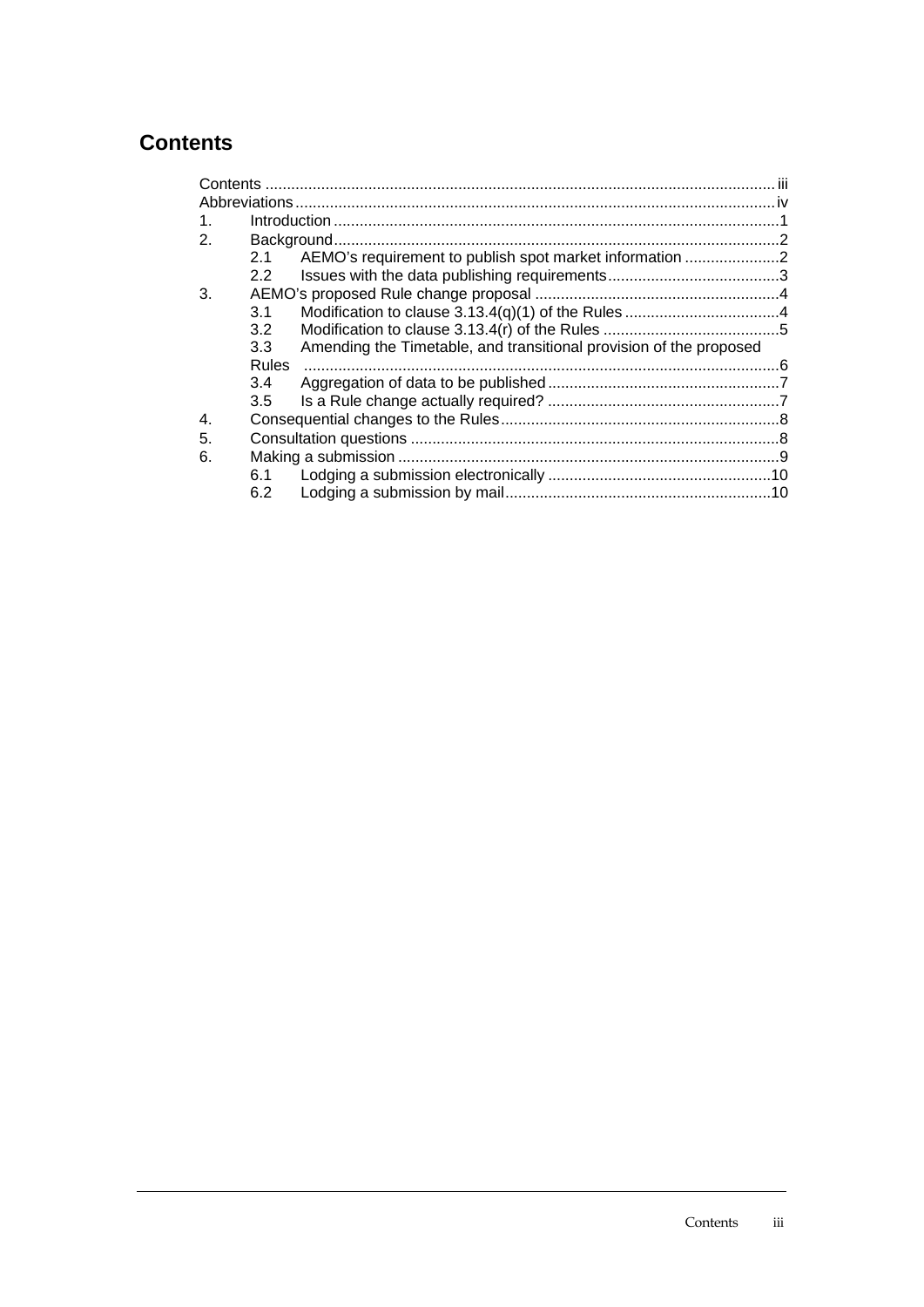# **Abbreviations**

| <b>AEMC</b>                  | see Commission                                                                                                                                                                                                                                                               |
|------------------------------|------------------------------------------------------------------------------------------------------------------------------------------------------------------------------------------------------------------------------------------------------------------------------|
| AEMO                         | Australian Energy Market Operator Limited (ACN 072 010 327)                                                                                                                                                                                                                  |
| Commission                   | <b>Australian Energy Market Commission</b>                                                                                                                                                                                                                                   |
| <b>DPRG</b>                  | The Dispatch and Pricing Reference Group convened by AEMO                                                                                                                                                                                                                    |
| <b>NEM</b>                   | <b>National Electricity Market</b>                                                                                                                                                                                                                                           |
| <b>NEMMCO</b>                | National Electricity Market Management Company Limited (now AEMO)                                                                                                                                                                                                            |
| <b>NEM</b> Operating<br>data | Actual generation data for each scheduled generating unit, semi-scheduled<br>generating unit and non-scheduled generating unit or non-scheduled generating<br>system; actual network service for each scheduled network service; and actual<br>load for each scheduled load. |
| <b>NGF</b>                   | The National Generators Forum                                                                                                                                                                                                                                                |
| Rules                        | <b>National Electricity Rules</b>                                                                                                                                                                                                                                            |
| Timetable                    | The spot market operations timetable under clause 3.4.3 of the Rules.                                                                                                                                                                                                        |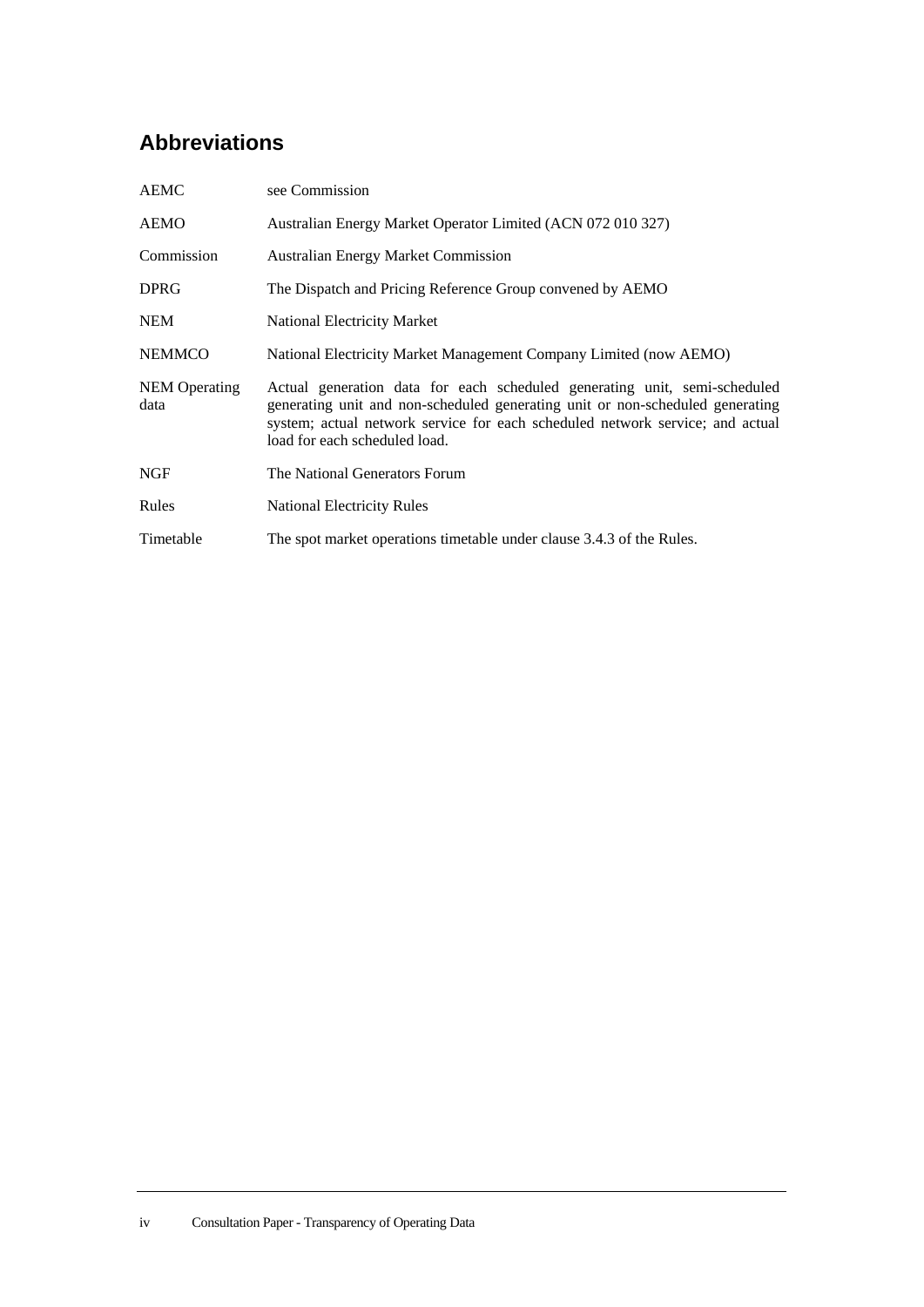## **1. Introduction**

On 30 October 2009, the Australian Energy Market Operator Limited (AEMO) submitted a Rule change proposal to the Australian Energy Market Commission (AEMC). This Rule change proposal is seeking to modify AEMO's requirements under the National Electricity Rules (Rules) to publish the NEM operating data.

For the purpose of this Consultation Paper, "NEM operating data" refers to: actual generation data for each scheduled generating unit, semi-scheduled generating unit and non-scheduled generating unit or non-scheduled generating system; actual network service for each scheduled network service; and actual load for each scheduled load.

The proposed Rules require AEMO to publish the NEM operating data in dispatch time (that is, near real time every five minutes).

Currently, the Rules:

- require AEMO to publish details relating to actual generation for each scheduled generating unit and semi-scheduled generating unit for each trading interval and dispatch interval on the next trading day;
- require AEMO to publish details relating to actual generation for each nonscheduled generating unit or non-scheduled generating system for each trading interval on the next trading day;
- require AEMO to publish details relating to actual network service for each scheduled network service for each trading interval on the next trading day;<sup>1</sup>
- do not require AEMO to publish details relating to actual load for each scheduled load.

This Rule change proposal is likely to be of interest to:

• AEMO;

l

- the National Generators Forum (NGF);
- Market participants, especially those whose details are being published under the publishing requirements AEMO is seeking to modify under this Rule change proposal;
- The Australian Energy Regulator (AER); and
- any party who uses the NEM operating data.

<sup>&</sup>lt;sup>1</sup> That is, the requirement to publish inter-regional flows under clause 3.13.4(n) of the Rules.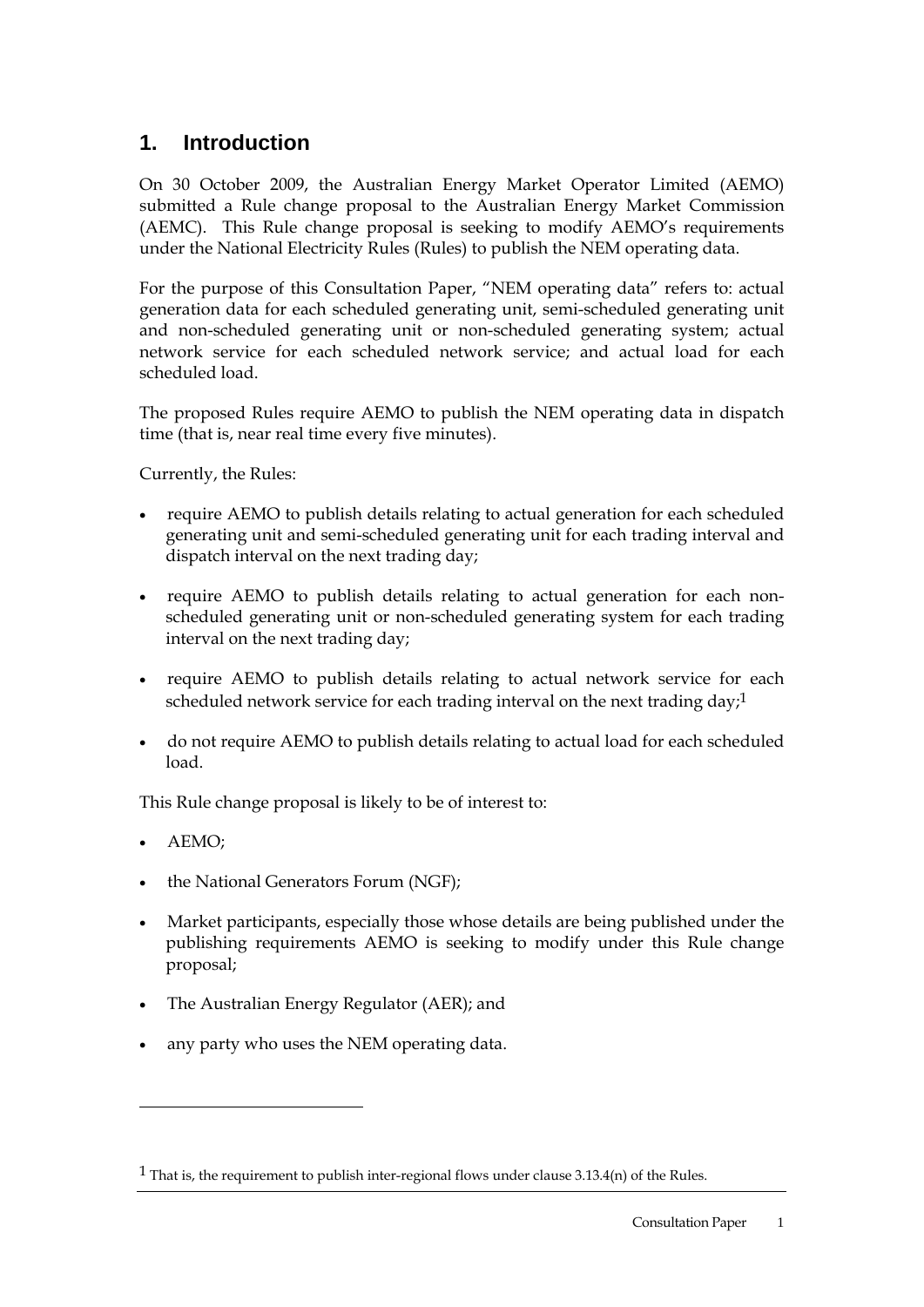This Consultation Paper was prepared by staff of the AEMC to facilitate public consultation on the Rule change proposal. It does not represent the views of the Commission or any individual Commissioner, and is intended to be read in conjunction with the Rule change proposal document.

The Consultation Paper:

- sets out background information relevant to the Rule change proposal;
- summarises, at a high level, AEMO's proposed changes to the Rules;
- sets out possible consequential changes to the Rule; and
- sets out some questions that stakeholders are encouraged to consider when preparing their submissions.

### **2. Background**

#### **2.1 AEMO's requirement to publish spot market information**

Clause 3.13.4 of the Rules requires AEMO to publish spot market information. The provisions of clause 3.13.4 that are relevant to the Rule change proposal are:

- Clause  $3.13.4(q)(1)$  of the Rules, which requires AEMO to publish the following details:
	- $-$  actual generation for each scheduled generating unit<sup>2</sup> and semi-scheduled generating unit<sup>3</sup>;
	- dispatched generation for each scheduled generating unit and semischeduled generating unit;
	- dispatched network service for each scheduled network service;<sup>4</sup> and
	- dispatched load for each scheduled load5.

4 Under the current state of the NEM, this refers to the interconnector flow data for the unregulated interconnector. Basslink Pty Ltd is the only unregulated interconnect at present (see AEMO's Registration and Exemptions List, 28 October 2009, http://www.aemo.com.au/registration/registration.html).

 $2 A$  generating unit with a nameplate rating of 30 MW or greater (or a group of generating units connected at a common connection point with a combined nameplate rating of 30 MW or greater) unless classified otherwise in accordance with clause 2.2.2 of the Rules.

 $3$  An intermittent generating unit with a nameplate rating of 30 MW or larger (or is part of a group of generating units connected at a common connection point with a combined nameplate rating of 30 MW or greater) unless classified otherwise in accordance with clause 2.2.7 of the Rules.

<sup>5</sup> A market load that has been classified as a scheduled load at a market customer's request. A market customer is a customer who meets the requirements under clause 2.3.4(e) of the Rules.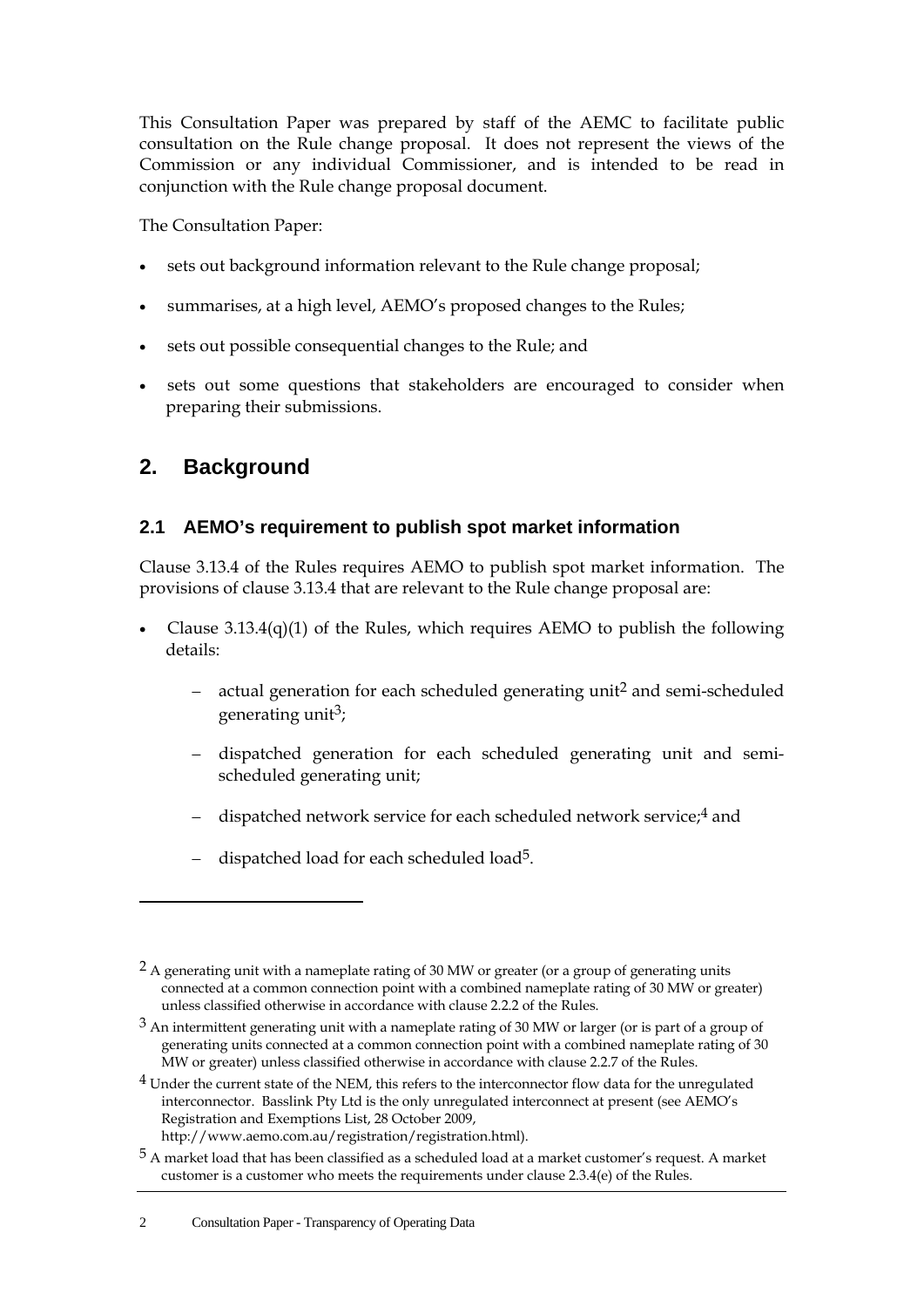- Clause 3.13.4(r) of the Rules requires AEMO to publish details relating to actual generation for each non-scheduled generating unit<sup>6</sup> or non-scheduled generating system7.
- Clause 3.13.4(n) of the Rules requires AEMO to publish, among other things, the inter-regional flows (that is, interconnector flows).

These current Rule provisions require the AEMO to publish the above details daily for each trading interval (and dispatch interval in some cases) of the previous trading day.

In addition to the above Rule requirements, AEMO must publish the information detailed in those Rules in accordance with the spot market operations timetable under clause 3.4.3 of the Rules (Timetable).

If AEMO wishes to change the Timetable, it must consult on proposed changes using the Rules consultation procedure under clause 8.9 of the Rules.

#### **2.2 Issues with the data publishing requirements**

In accordance with the Rules and the Timetable, AEMO does not publish the spot market information referred to above until the next trading day.

AEMO, however, understands that estimated power line flow and power station output data is available for purchase in dispatch time from third party private companies. AEMO understands that this data is estimated using a technology which remotely senses power line flows, and the estimation "does not rely on market information provided by AEMO"8.

AEMO considers that this arrangement is likely to increase information asymmetries and costs burdens in the NEM.

In addition, the NGF requested NEMMCO (now AEMO) to "publish actual scheduled data of power stations in dispatch time to increase spot market data transparency"9.

 $6$  A generating unit with a nameplate rating of less than 30 MW (not being part of a group of generating units classified under clause 2.2.2 of the Rules) unless classified otherwise in accordance with clause 2.2.3 of the Rules.

<sup>7</sup> A system comprising non-scheduled generating units.

<sup>8</sup> As advised by the Dispatch and Pricing Reference Group (DPRG), see Rule change proposal, page 3.

<sup>9</sup> Rule change proposal, page 2.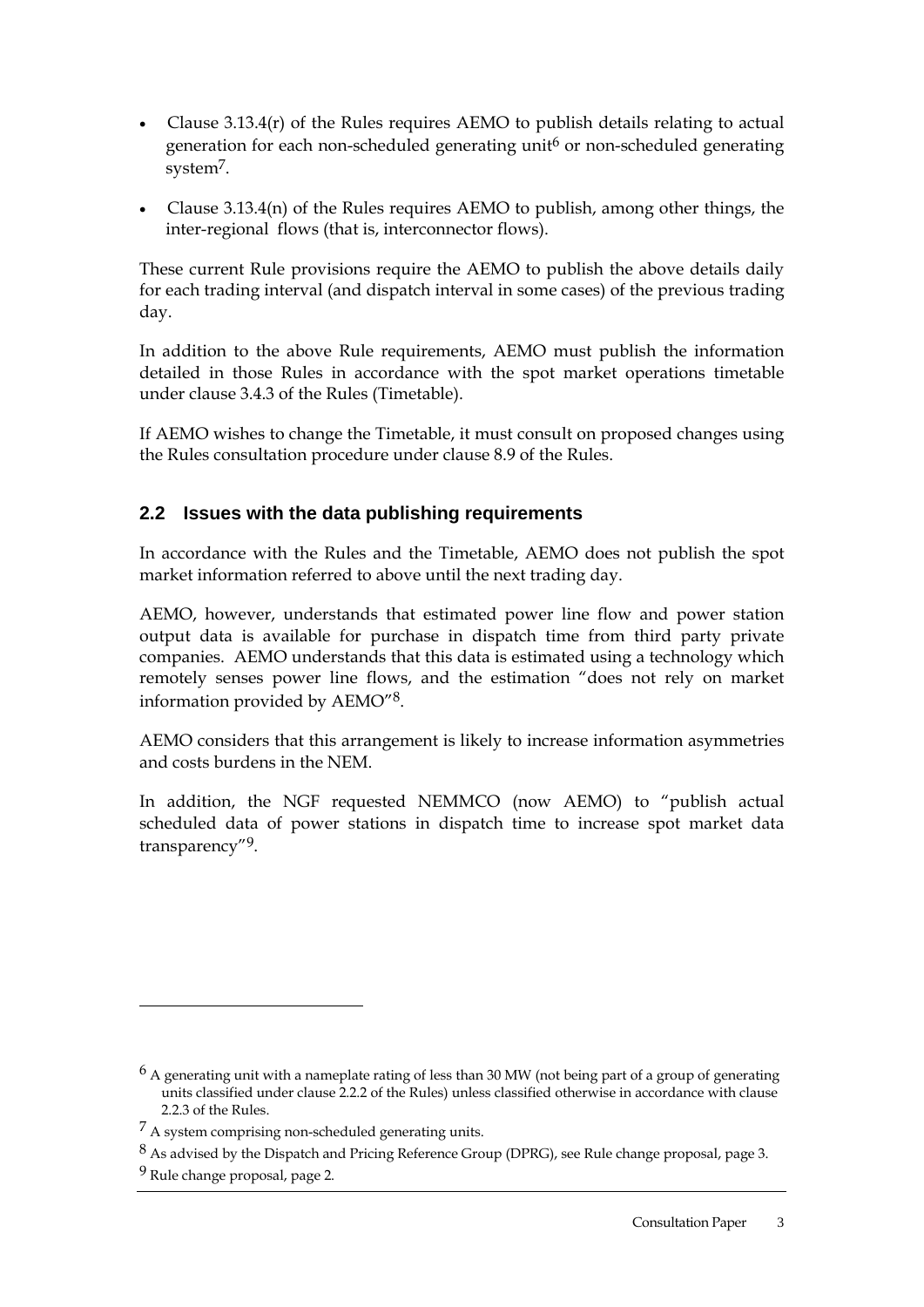# **3. AEMO's proposed Rule change proposal**

It should be noted that AEMO is not seeking to change the publication timing for details relating to dispatched generation, dispatched network service or dispatched load.

Rather, AEMO is seeking to modify the publication timing for details relating to actual generation and actual network service for scheduled network service<sup>10</sup>. In addition, AEMO is proposing changes to the Rules to require it to publish details relating to actual load for each scheduled load (as this is currently not a Rule requirement).

AEMO is seeking to amend the publication timing of NEM operating data by:

- seeking to modify clause  $3.13.4(q)(1)$  of the Rules (see section 3.1 for further discussion);
- seeking to modify clause 3.13.4(r) of the Rules (see section 3.2 for further discussion); and
- amending the Timetable, and proposing a transitional provision in Chapter 11 of the Rules to allow this amendment (see section 3.3 for further discussion).

The proposed Rule change is seeking to require AEMO to publish the NEM operating data in dispatch time, rather than the next trading day.

#### **3.1 Modification to clause 3.13.4(q)(1) of the Rules**

Currently, clause  $3.13.4(q)(1)$  requires AEMO to publish details relating to:

- actual generation for each scheduled generating unit and semi-scheduled generating unit (item 1);
- dispatched generation for each scheduled generating unit and semi-scheduled generating unit (item 2);
- dispatched network service for each scheduled network service (item 3); and
- dispatched load for each scheduled load (item 4).

This clause requires AEMO to publish the above details on "each day, in accordance with the timetable", for "each trading interval and dispatch interval" "for the previous trading day".

l

<sup>10</sup> This refers to actual flow data for unregulated inteconnector.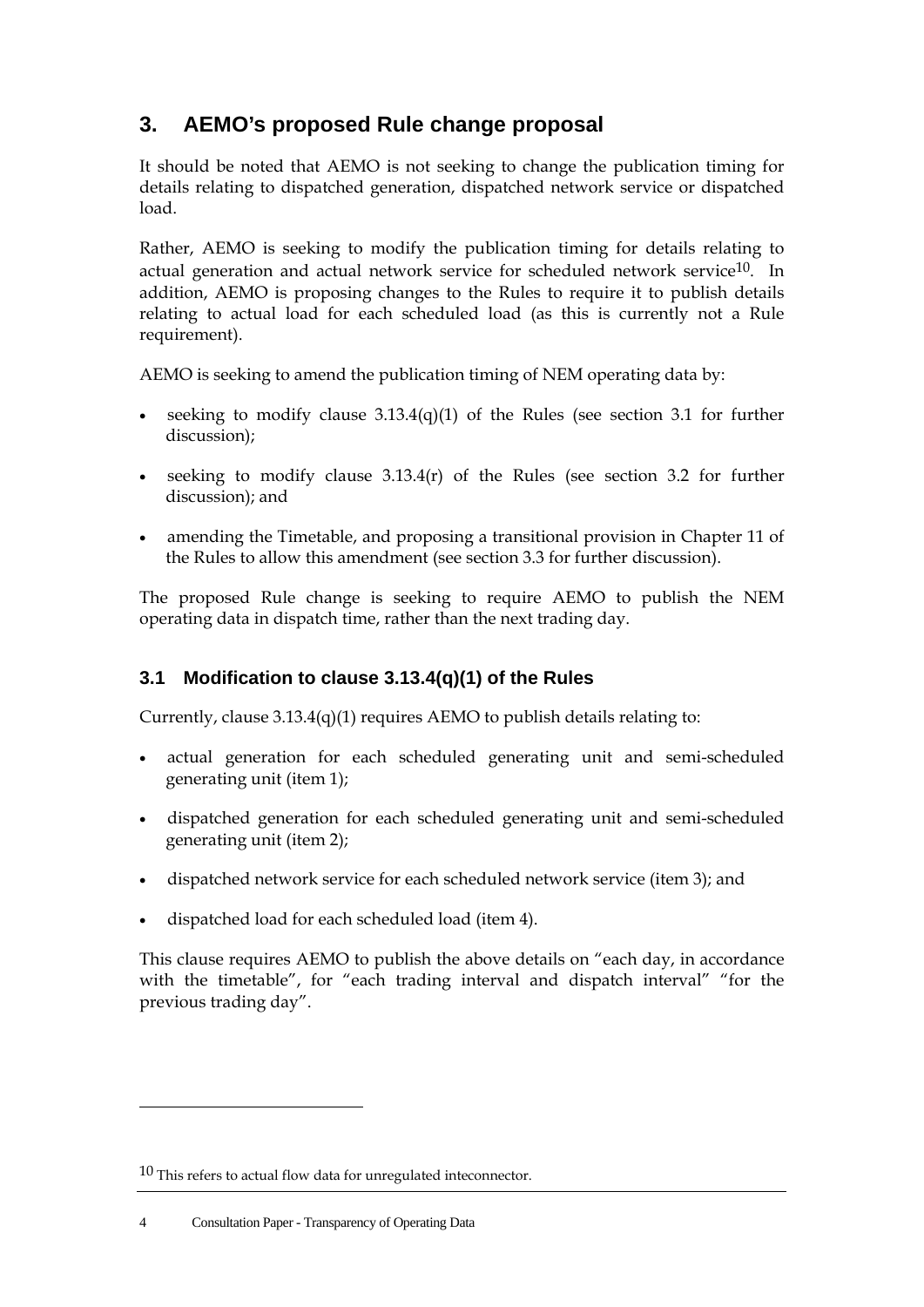AEMO has proposed changing the timing of publication of details relating to actual generation for each scheduled generating unit and semi-scheduled generating unit (item 1) . AEMO is seeking to achieve this by:

- deleting the words "actual generation" from this clause; and
- moving this item 1 to clause  $3.13.4(r)(1)$  (see section 3.2 of this Consultation Paper for further discussion).

Other publication timing requirements (item 2 to item 4) under this clause would remain unchanged.

#### **3.2 Modification to clause 3.13.4(r) of the Rules**

Clause 3.13.4(r) of the Rules states that:

l

"Each day, in accordance with the timetable, AEMO must publish details of actual generation for each non-scheduled generating unit or non-scheduled generating system, in each trading interval for the previous trading day."

AEMO is seeking to modify the publication timing requirements under this clause. Under the proposed timing requirements, AEMO must publish the details relating to actual generation in dispatch time, rather than on the next trading day. AEMO is seeking to achieve this by:

- proposing to amend clause  $3.13.4(r)$  to require AEMO to publish the details relating to actual generation only in accordance with the Timetable, without references to "each day" and "in each trading interval for the previous trading day"; and
- proposing a transitional provision requiring AEMO to amend the Timetable. The proposed changes to the Timetable will require AEMO to publish the designated data in dispatch time. This is discussed in further details in section 3.3 of this Consultation Paper.

In addition, AEMO is seeking to modify clause 3.13.4(r) of the Rules by:

• introducing subclause  $3.13.4(r)(1)$ . This proposed subclause is seeking to require AEMO to publish details relating to actual generation for each scheduled generating unit and semi-scheduled generating unit (item 1) under this clause. This is in addition to the current provision under this clause requiring AEMO to publish the details for non-scheduled generating unit or non-scheduled generating system;11

<sup>11</sup> As discussed in section 3.1 of this Consultation Paper, item 1 was proposed to be deleted from clause  $3.13.4(q)(1)$ , and be moved to clause  $3.13.4(r)(1)$ .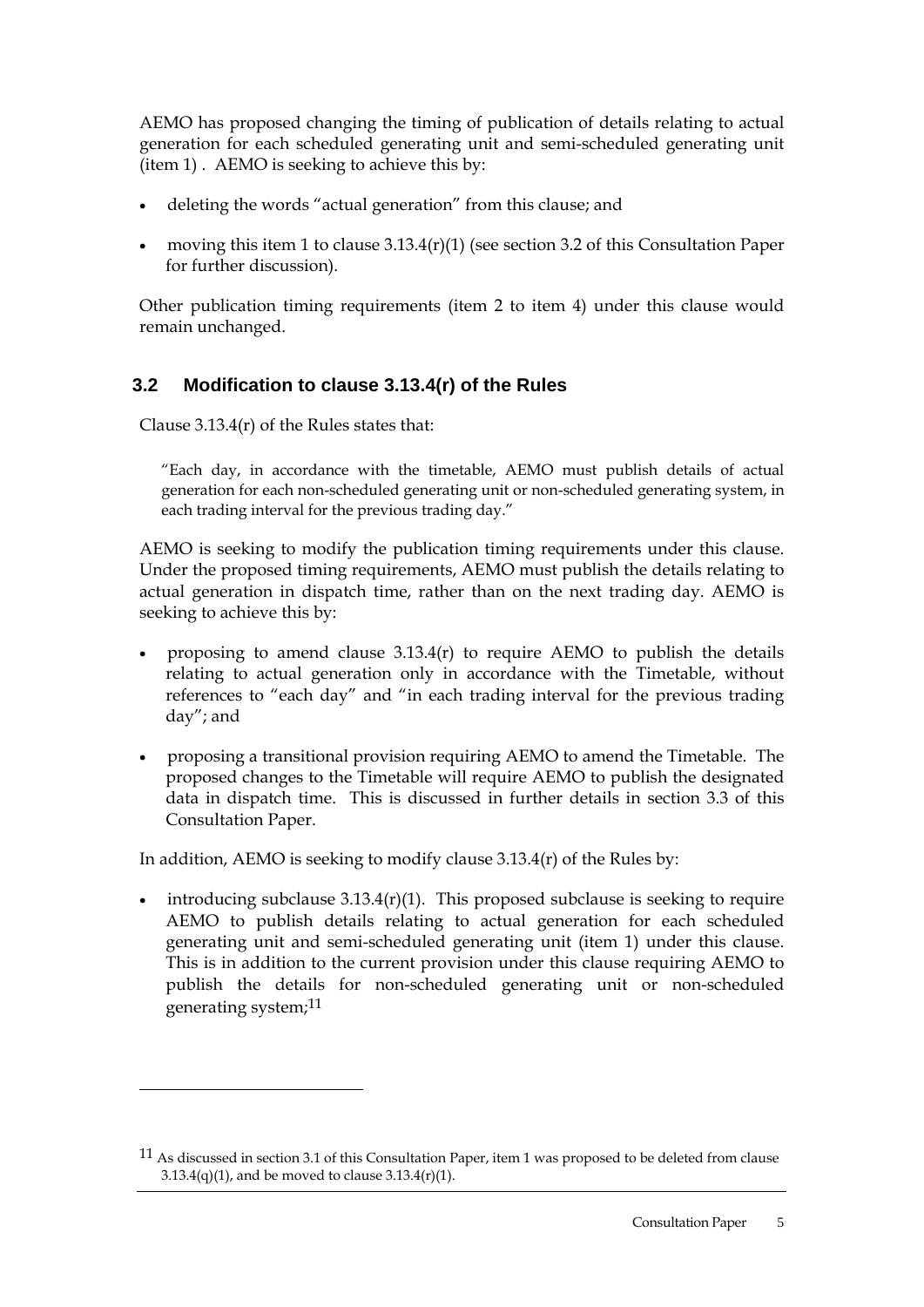- introducing subclause  $3.13.4(r)(2)$ . This modification would require AEMO to publish details relating to actual network service for each scheduled network service. This proposed change may result in an inconsistency with clause 3.13.4(n), and will be further discussed in section 4 of this Consultation Paper; and
- introducing subclause  $3.13.4(r)(3)$ . This modification would require AEMO to publish details relating to actual load for each scheduled load.

These proposed Rule amendments and changes to the Timetable would require AEMO to publish all generating, scheduled load and scheduled network service data in dispatch time. AEMO considers that it is necessary and practical to publish all this data in dispatch time because:

- it would ensure all inputs into the dispatch process are made available at the same time. This would allow symmetrical treatment of generators, loads and networks;
- publication of NEM operating data for non-scheduled capacity would assist participants to assess the accuracy of AEMO's forecasts. This is because there is a significant portion (approximately 2,300 MW) of non-scheduled capacity in the NEM; and
- it would provide more information to the market. This would in turn increase market transparency and promote a more informed market response to unplanned generation events.

#### **3.3 Amending the Timetable, and transitional provision of the proposed Rules**

In order to amend the Timetable, clause 3.4.3(a) of the Rules would require AEMO to follow the Rules consultation procedure under clause 8.9 of the Rules.

For this Rule change proposal, however, AEMO requests that the AEMC resolves the timing requirements for publication of the NEM operating data as part of its Rule determination process. AEMO considers this would allow publication of the NEM operating data to be expedited, and this approach would result in a more efficient implementation process.

In order to allow the AEMC to consult (and hence make a determination) on the publication timing requirements, AEMO has included the proposed publication timing requirements in the transitional provision of the proposed Rules. The proposed publication timing requires AEMO to publish the NEM operating data in dispatch time.

This transitional provision also requires AEMO to amend the Timetable to include the timing requirement as determined by the AEMC. The provision requires this to be carried out within 9 months of the commencement of the Rule.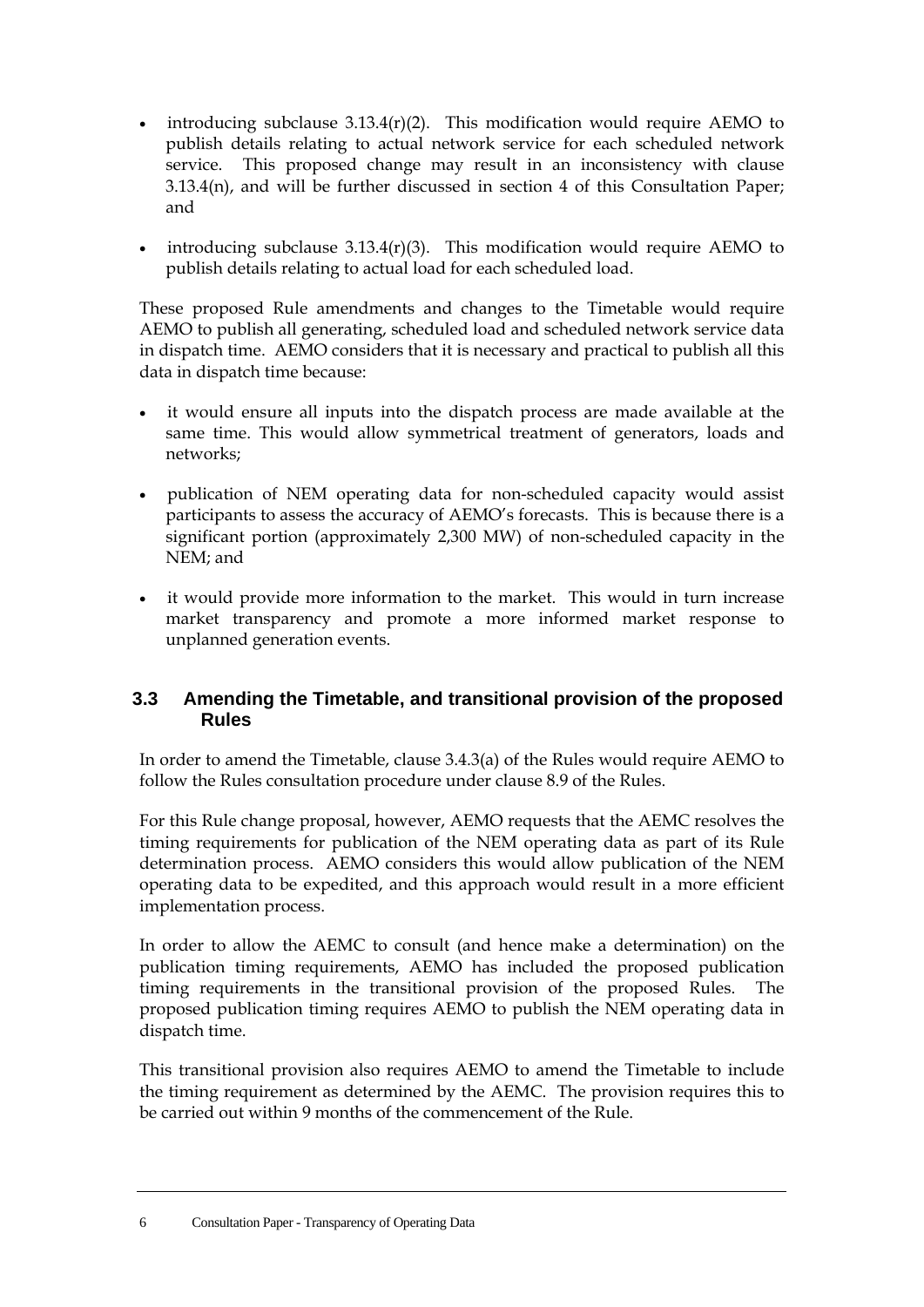AEMO considers that this would remove the need for AEMO to follow the Rules consultation procedure under clause 8.9 of the Rules to amend the Timetable (as required under clause 3.4.3(a) of the Rules) in this instance.

#### **3.4 Aggregation of data to be published**

AEMO proposes to publish the NEM operating data of individual scheduled entities, rather than data aggregated to power station level as was initially contemplated by the Dispatch and Pricing Reference Group (DPRG). This is because the data currently published on the following trading day is at the scheduled entity level and the aggregation of the data would require additional work and create less transparency, and AEMO sees no clear market benefit from this approach.

#### **3.5 Is a Rule change actually required?**

The AEMC notes that the NGF, in its letter dated 11 November 2008 to NEMMCO, raised that a Rule change is not required to publish the above details in dispatch time. This is because clause 3.13.1(a) of the Rules would already allow these details to be made available to some of the NEM participants in dispatch time.

Clause  $3.13.1(a)$  states that:

"In addition to any specific obligation or power of AEMO under the Rules to provide information, AEMO must make available to Scheduled Generators, Semi-Scheduled Generators and Market Participants on request any information concerning the operation of the market not defined by the AEMC or the Rules as confidential or commercially sensitive and may charge a fee reflecting the cost of providing any information under this clause 3.13.1(a)."

Despite this clause, AEMO considers "an unambiguous NER [Rules] obligation is required for AEMO to accelerate the publication of this information to the market"12 due to the following reasons:

- although the Rules do not explicitly state that NEM operating data is confidential or commercially sensitive, the AEMO considers that "implicit in the requirement to publish it the next day is a prohibition against publishing it earlier."13; and
- AEMO considers that publishing operating data in dispatch time on the same day is a significant change from the current market information publication schedule.

l

<sup>12</sup> See the Rule change proposal, page 3.  $13$  Ibid.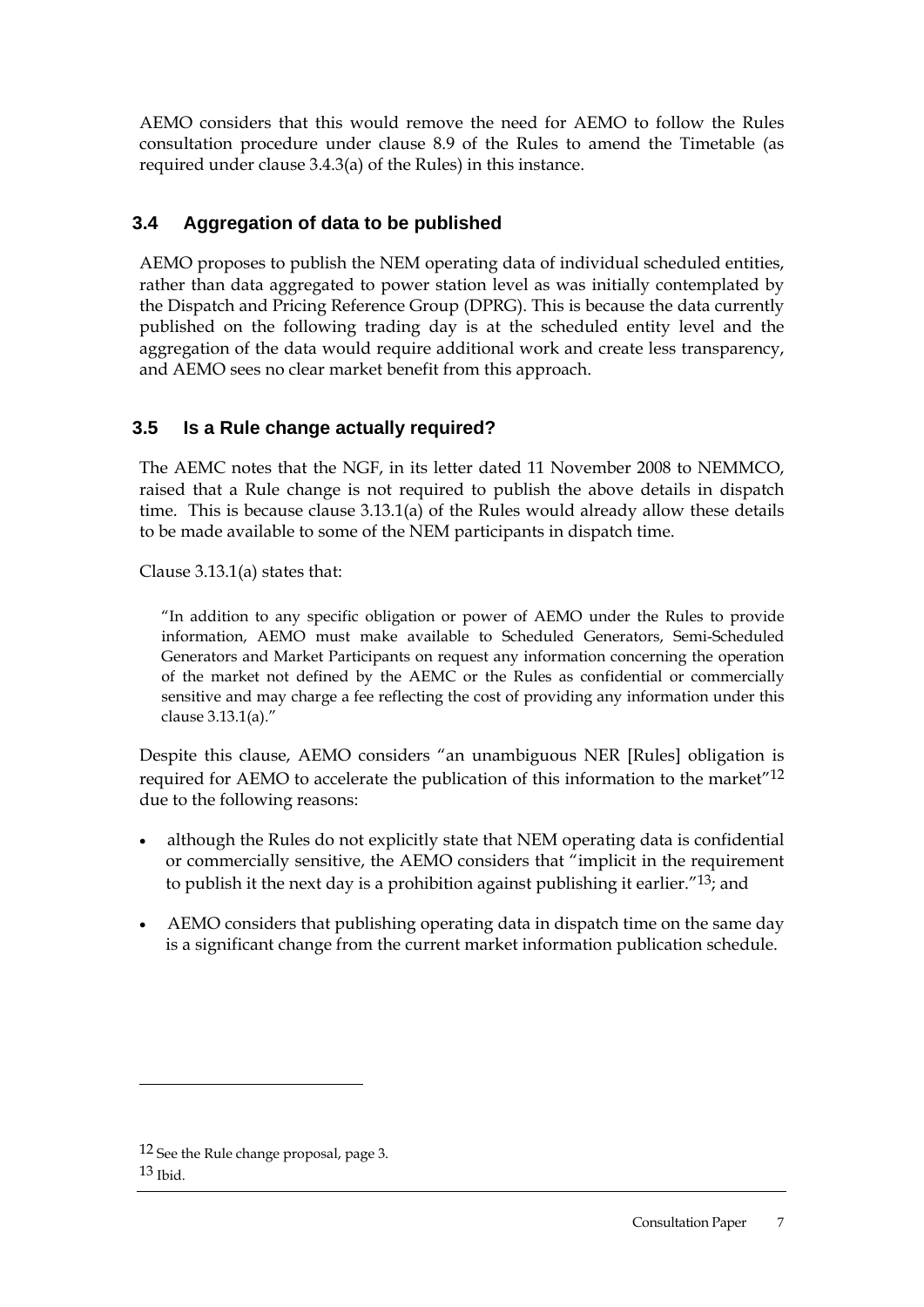# **4. Consequential changes to the Rules**

Clause 3.13.4(n) of the Rules states that:

"Each day, in accordance with the timetable, AEMO must publish the actual regional reference prices, ancillary service prices, regional and total interconnected system loads and energies, inter-regional flows, inter-regional loss factors and details of any network constraints for each trading interval in the previous trading day."

Preliminary analysis of the Rule change proposal reveals that this clause could be inconsistent with the intent of clause 3.13.4(r)(2) of the proposed Rules. Under this proposed clause, the details relating to the unregulated interconnector flows are intended to be published in dispatch time. This appears to be inconsistent with clause 3.13.4(n) which requires the details to be published on the next trading day.

In addition, clause 3.13.4(n) does not consistently reflect the timing of AEMO data publication in practice. In practice, AEMO publishes this data in real time every five minutes, rather than "for each trading interval in the previous trading day" as required under this clause.

To address the above inconsistencies, the AEMC proposes that clause 3.13.4(n) of the Rules be modified as follows:

"Each day, I In accordance with the timetable, AEMO must publish the actual regional reference prices, ancillary service prices, regional and total interconnected system loads and energies, inter-regional flows, inter-regional loss factors and details of any network constraints for each trading interval in the previous trading day."

## **5. Consultation questions**

The Consultation Paper identifies a number of questions raised by the Rule change proposal. Identifying these questions is intended to facilitate consultation on the proposal. Stakeholders are encouraged to consider these questions when preparing their submissions in response to the Rule change proposal.

The questions are:

- 1. Do you agree that there is an issue with the current arrangements that should be addressed by amending the Rules? Please explain your view. In particular, please also discuss if publication of the NEM operating data in dispatch time would have any detrimental impacts on the NEM or its participants.
- 2. What impacts (including operational and procedural impacts) are the proposed Rule changes likely to have on stakeholders?
- 3. What impacts, if any, are the proposed Rule changes likely to have on the transparency of NEM operating data?
- 4. Will the proposed Rule changes contribute, or be likely to contribute, to the achievement of the national electricity objective? Please explain your view.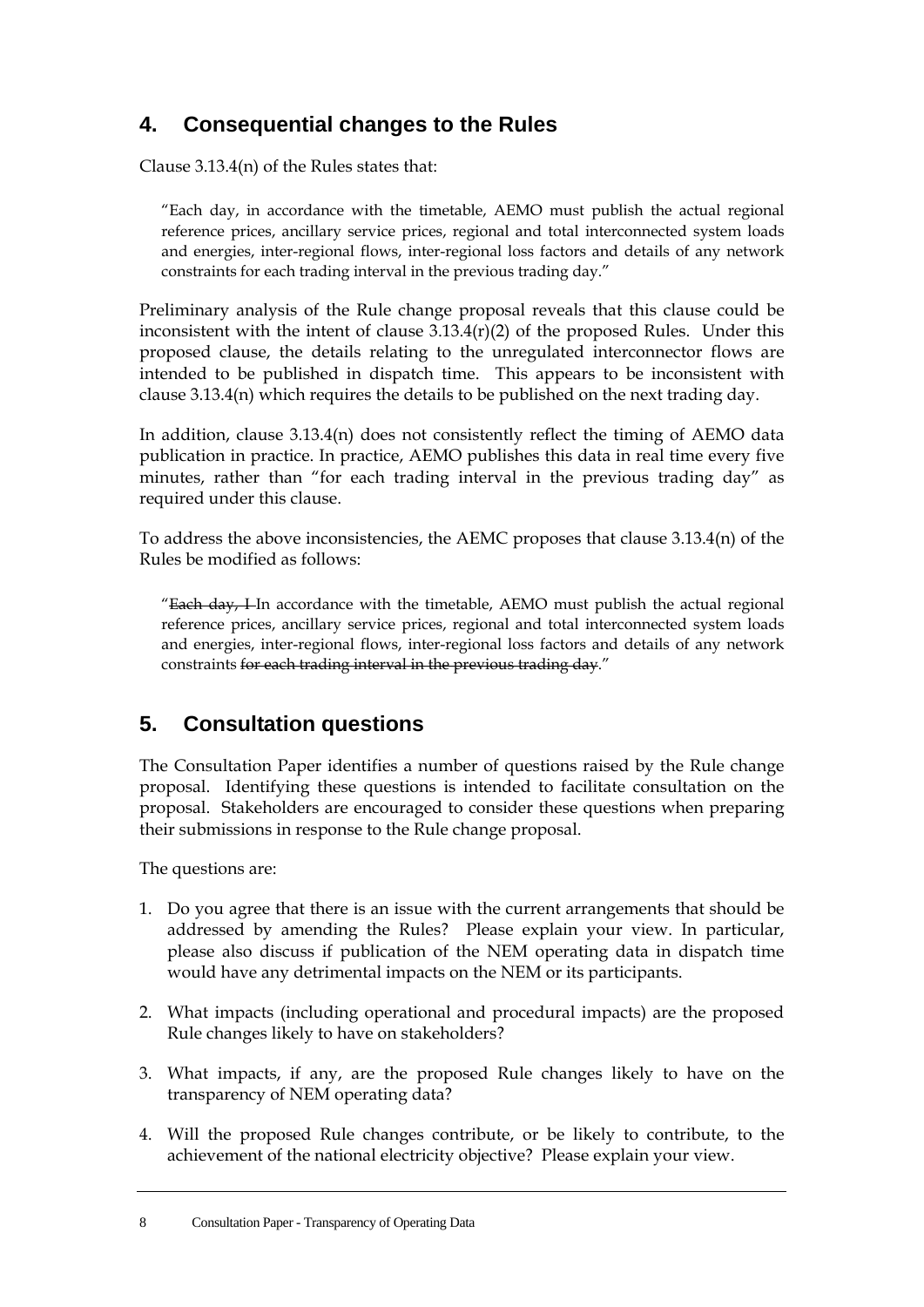- 5. Please discuss what details should be published in dispatch time, and why? At what level should these details be aggregated? Who should the details be made available to?
- 6. If you would like to suggest alternative publication timing requirements, please propose the draft Rules reflecting this proposal.
- 7. What costs are stakeholders likely to incur, and what benefits are likely to accrue to stakeholders, if the proposed Rule is made?
- 8. Do you consider a Rule change is required to amend the publication timing requirements?
- 9. Do you have any objection/concerns with using the transitional provisions to effect the change in the Timetable, rather than using the Rules consultation process under clause 8.9 of the Rules?
- 10. What other transitional arrangements, if any, would be required to ensure stakeholders can comply with the proposed changes?
- 11. What other consequential Rule changes would be required?
- 12. Please provide any other relevant information for the Commission's consideration.

We encourage stakeholders to comment on any aspect (or aspects) of the Rule change proposal that are not encompassed by the questions set out above.

## **6. Making a submission**

 $\overline{a}$ 

In relation to this Rule change proposal, the Commission published a notice under section 95 of the NEL inviting written submissions by 5pm (Sydney time), **14 December 2009**. Submissions may be lodged online or by mail in accordance with the following requirements.

Submissions should be submitted, where practicable, in accordance with the Commission's *Guidelines for making written submissions on Rule change proposals*. 14 The Commission publishes all submissions on its website subject to a claim of confidentiality.

All enquiries in relation to this Rule change proposal should be directed to Ignatius Chin on (02) 8296 7800.

<sup>14</sup> The AEMC's *Guidelines for making a submissions on Rule change proposals – Electricity* are available from the AEMC's website at http://www.aemc.gov.au/Electricity/Rule-changes/Rule-makingprocess.html